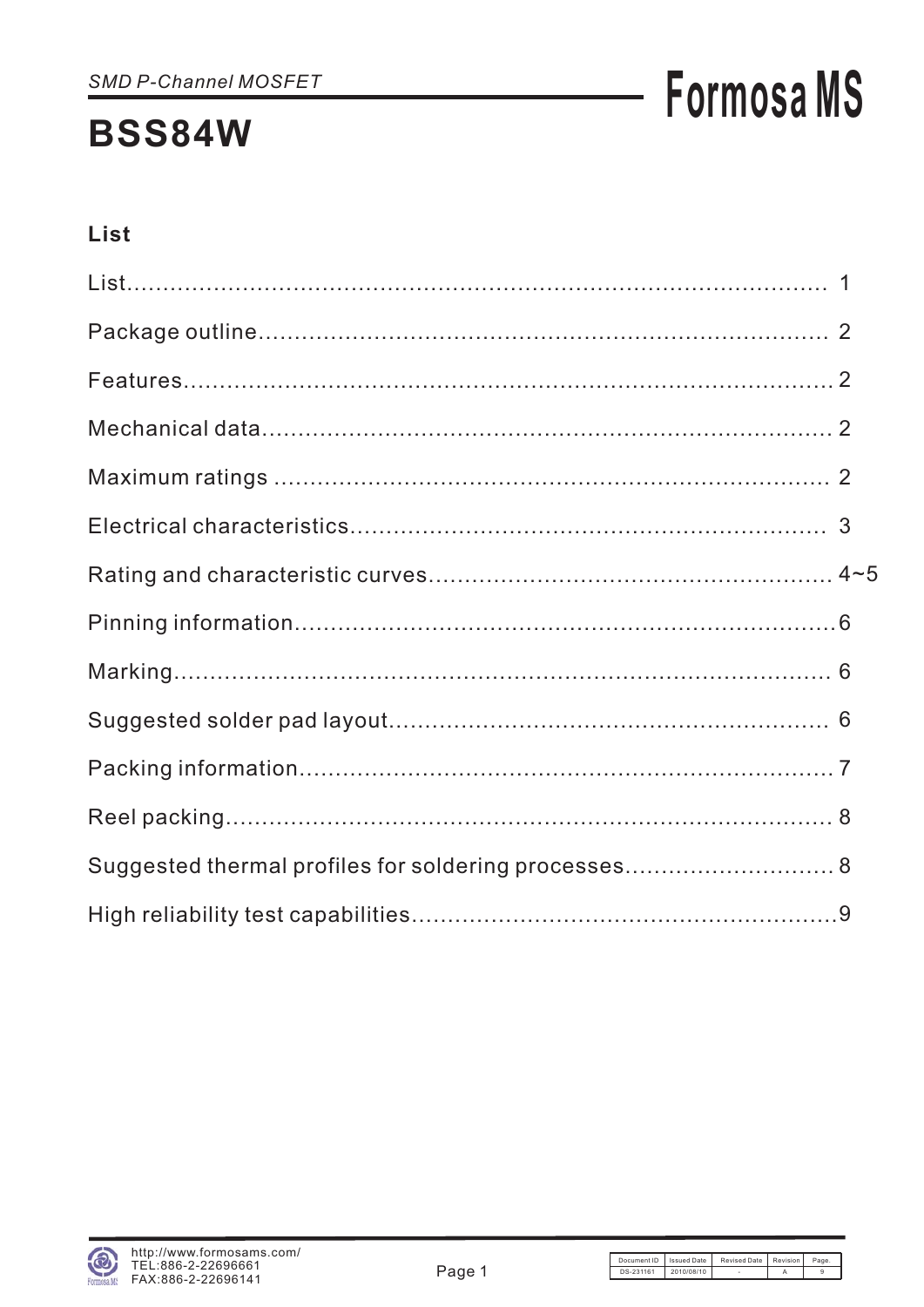# **Formosa MS**

### **50V P-Channel Enhancement Mode MOSFET**

#### **Features**

- Simple drive requirement
- Small package outline
- Lead-free parts meet RoHS requirements
- Suffix "-H" indicates halogen free parts, ex. BSS84W-H



### **Mechanical data**

- Epoxy:UL94-V0 rated flame retardant
- Case : Molded plastic, SOT-323
- Terminals : Solder plated, solderable per MIL-STD-750, Method 2026
- Mounting Position : Any
- Weight : Approximated 0.006 gram

#### Maximum ratings (AT T<sub>A</sub>=25°C unless otherwise noted)

| Parameter                                                          | Symbol                | MIN.  | TYP. | MAX.   | Unit          |
|--------------------------------------------------------------------|-----------------------|-------|------|--------|---------------|
| Drain-source voltage                                               | <b>VDSS</b>           |       |      | $-50$  | V             |
| Drain current                                                      |                       |       |      |        |               |
| $-C$ ontinuous TA = 25 $^{\circ}$ C                                | ID                    |       |      | $-130$ | mA            |
| $-$ Pulsed (tp $\leq$ 10µs)                                        | <b>IDM</b>            |       |      | $-520$ |               |
| Gate-to-source voltage - continuous                                | <b>VGS</b>            |       |      | ±20    | $\vee$        |
| Total power dissipation                                            | <b>P</b> <sub>D</sub> |       |      | 225    | mW            |
| FR-5 Board (Note 1) $@$ TA = 25 $°C$                               |                       |       |      |        |               |
| Derate above 25°C                                                  |                       |       |      | 1.8    | $mW$ /°C      |
| Thermal resistance junction to ambient                             | Reja                  |       |      | 556    | $\degree$ C/W |
| Maximum lead temperature for soldering<br>Purposes, for 10 seconds | TL                    |       |      | 260    | $^{\circ}C$   |
| Operation junction temperature range                               | ТJ                    | $-55$ |      | $+150$ | $^{\circ}$ C  |
| Storage temperature range                                          | Tstg                  | $-55$ |      | $+150$ | $^{\circ}C$   |
|                                                                    |                       |       |      |        |               |

1. FR–5 = 1.0×0.75×0.062 in.

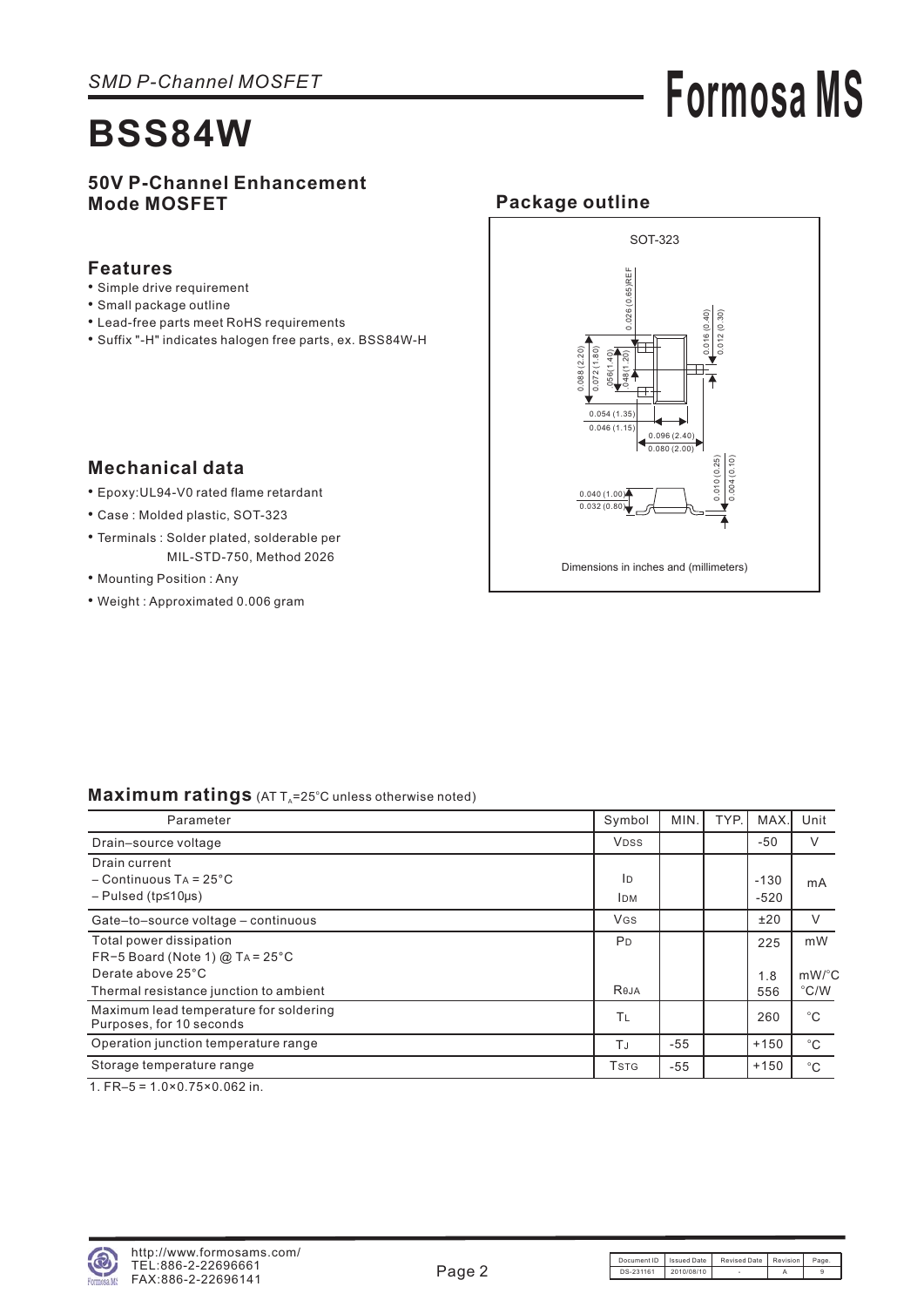#### Electrical characteristics (At T<sub>A</sub>=25°C unless otherwise noted)

| Parameter                       | Conditions                                                            | Symbol   | MIN.I | TYP. | MAX.            | Unit |
|---------------------------------|-----------------------------------------------------------------------|----------|-------|------|-----------------|------|
| <b>OFF CHARACTERISTICS</b>      |                                                                       |          |       |      |                 |      |
| Drain-source breakdown voltage  | $V$ GS = 0V, ID= -250µA                                               | V(BR)DSS | -50   |      |                 |      |
| Zero gate voltage drain current | $V_{DS} = -25V$ , $V_{GS} = 0V$<br>$V_{DS} = -50V$ , $V_{GS} = 0V$    |          |       |      | $-0.1$<br>$-15$ | μA   |
| Gate-body leakage current       | $VDS = -50V$ , $VGS = 0V$ , $TJ = 125^{\circ}C$<br>$V$ GS = $\pm$ 20V | lgss     |       |      | $-60$<br>±10    | μA   |

#### **ON CHARACTERISTICS (NOTE 1)**

| Gate threshold voltage            | $VDS = VGS$ . ID = $-250\mu A$                       | $V$ GS $(th)$ | $-0.8$ |     | $-2.0$ |    |
|-----------------------------------|------------------------------------------------------|---------------|--------|-----|--------|----|
| Static drain-source on-resistance | $V$ GS = -5.0V, Ip = -100mA                          | RDS(on)       |        | 5.0 | 10     |    |
| Transfer admittance               | $V_{DS}$ = -25V, I <sub>D</sub> = -100mA, f = 1.0kHz | lyf sl        | 50     |     |        | ms |

#### **DYNAMIC CHARACTERISTICS**

| Intput capacitance           |               | Ciss | 30 |    |
|------------------------------|---------------|------|----|----|
| Output capacitance           | $VDS = -5.0V$ | Coss | 10 | рŀ |
| Reverse transfer capacitance |               | Urss |    |    |

#### **SWITCHING CHARACTERISTICS**

| Turn-on delay time  |                                                | $td($ on $)$ | 2.5 |    |
|---------------------|------------------------------------------------|--------------|-----|----|
| Rise time           |                                                |              | 1.0 |    |
| Turn-off delay time | $V_{DD}$ = -15V, RL = 50 $\Omega$ , ID = -2.5A | td(off)      | 16  | ns |
| Fall Time           |                                                |              | 8.0 |    |

#### **SOURCE–DRAIN DIODE CHARACTERISTICS**

| Continuous current | IS          |        | $-0.13$ |  |
|--------------------|-------------|--------|---------|--|
| Pulsed current     | Isм         |        | $-0.52$ |  |
| Forward on voltage | <b>V</b> sp | $-2.5$ |         |  |

Note 1: Pulse Test: Pulse Width  $\leqslant 300 \mu s$ , Duty Cycle  $\leqslant 2\%$ .

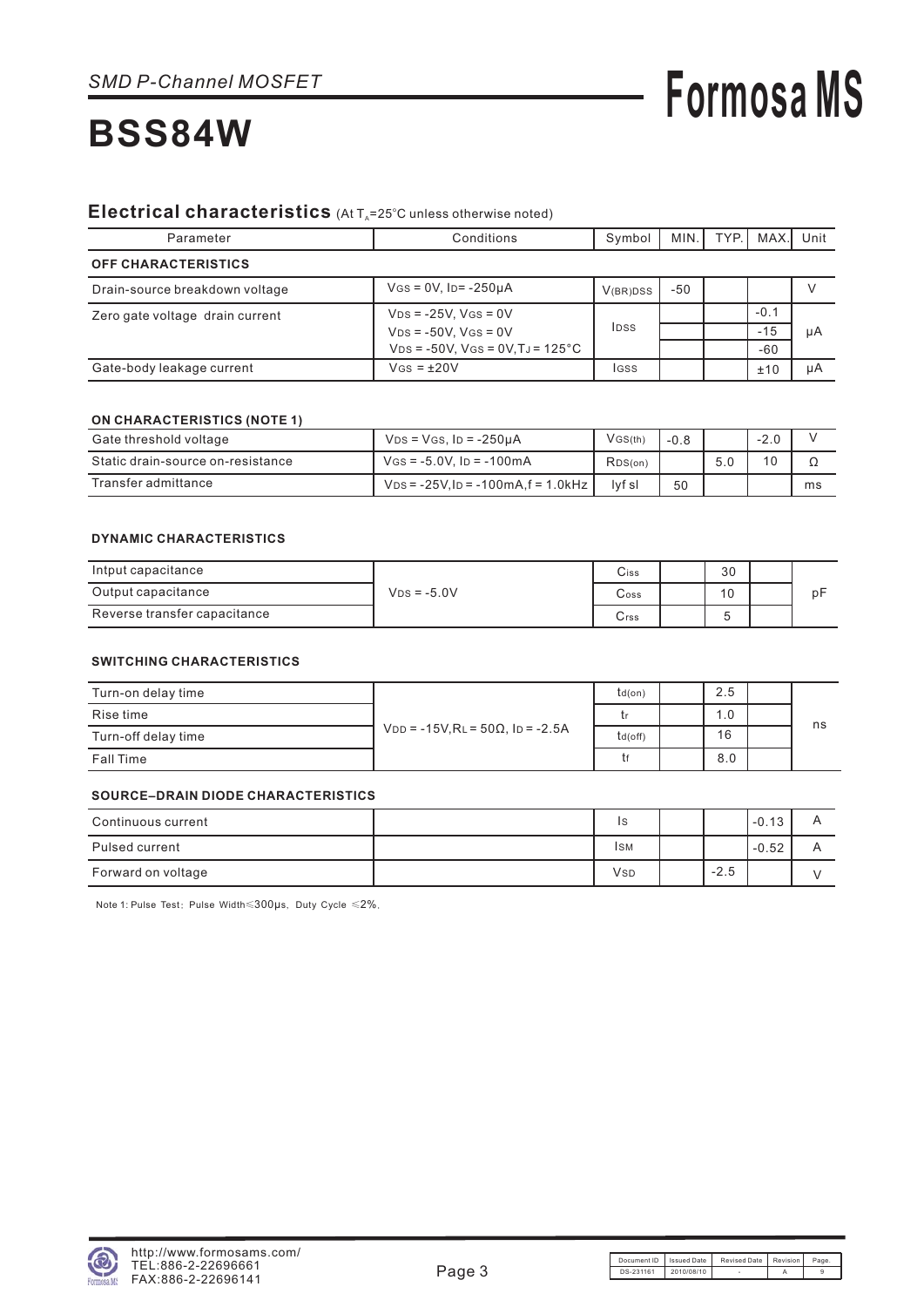

## **Rating and characteristic curves (BSS84W)**



Document ID | Issued Date | Revised Date | Revision | Pag DS-231161 2010/08/10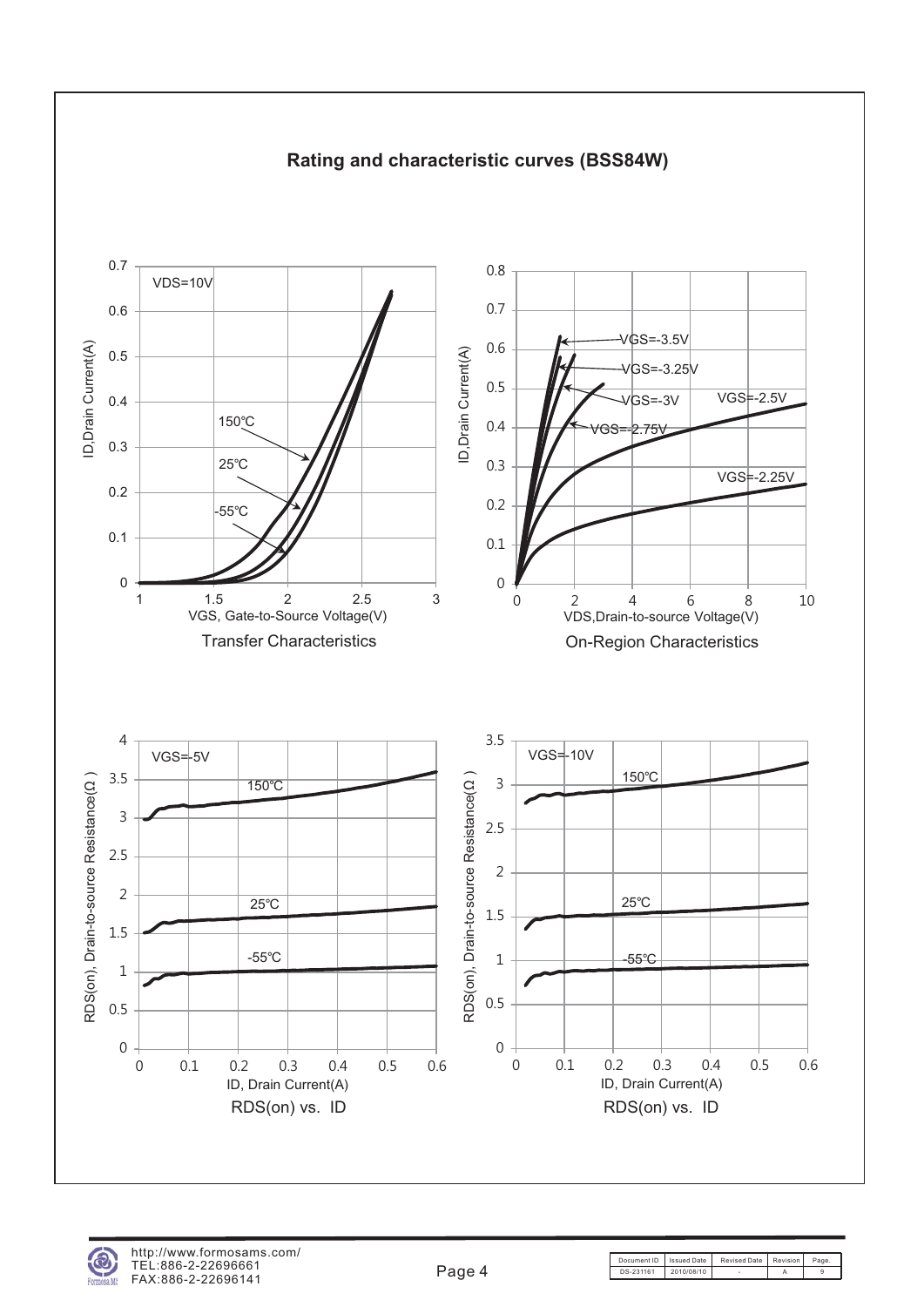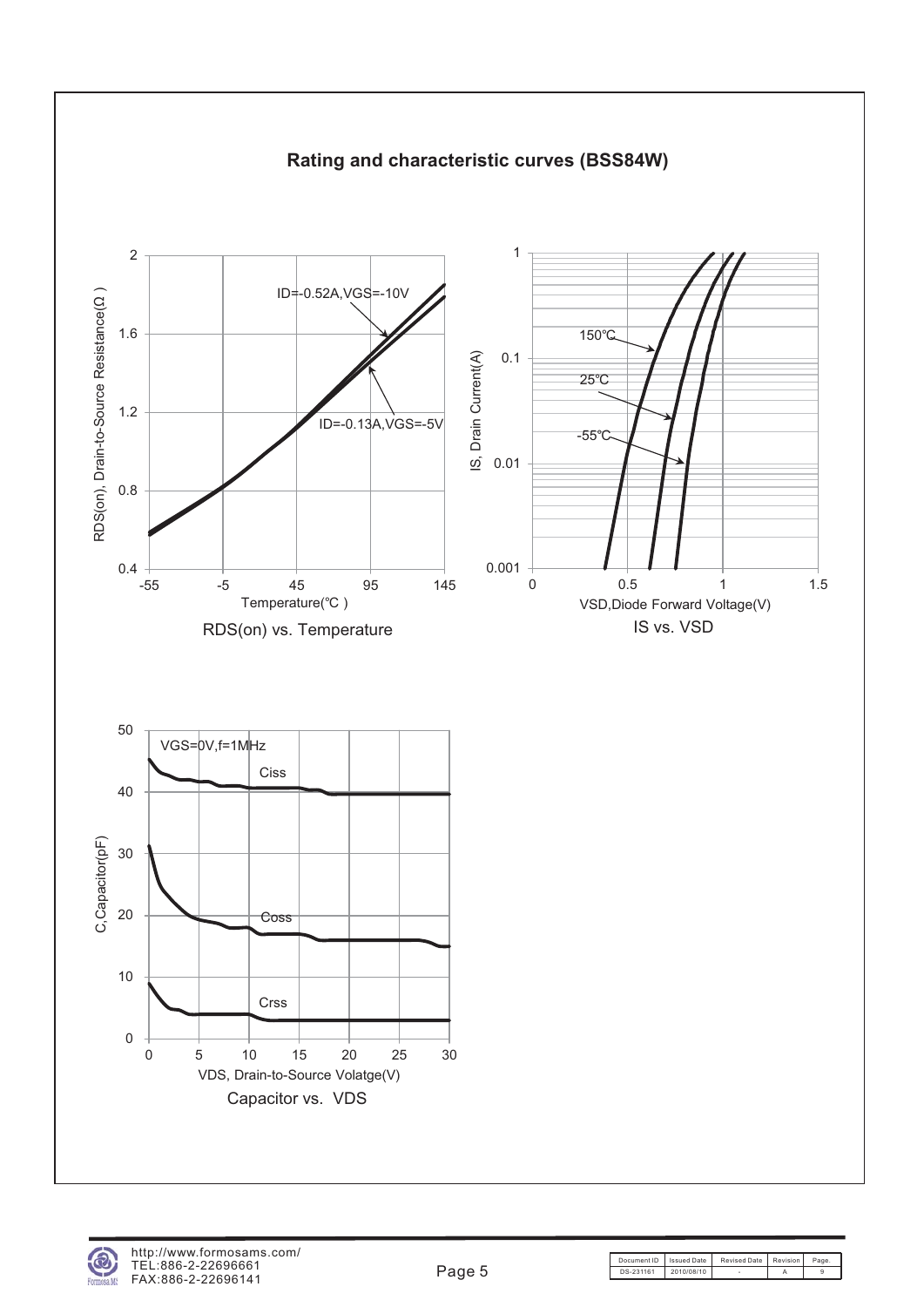## **Pinning information**



### **Marking**

| Type number | Marking code |
|-------------|--------------|
| BSS84W      | PD           |

## **Suggested solder pad layout**





Dimensions in inches and (millimeters)

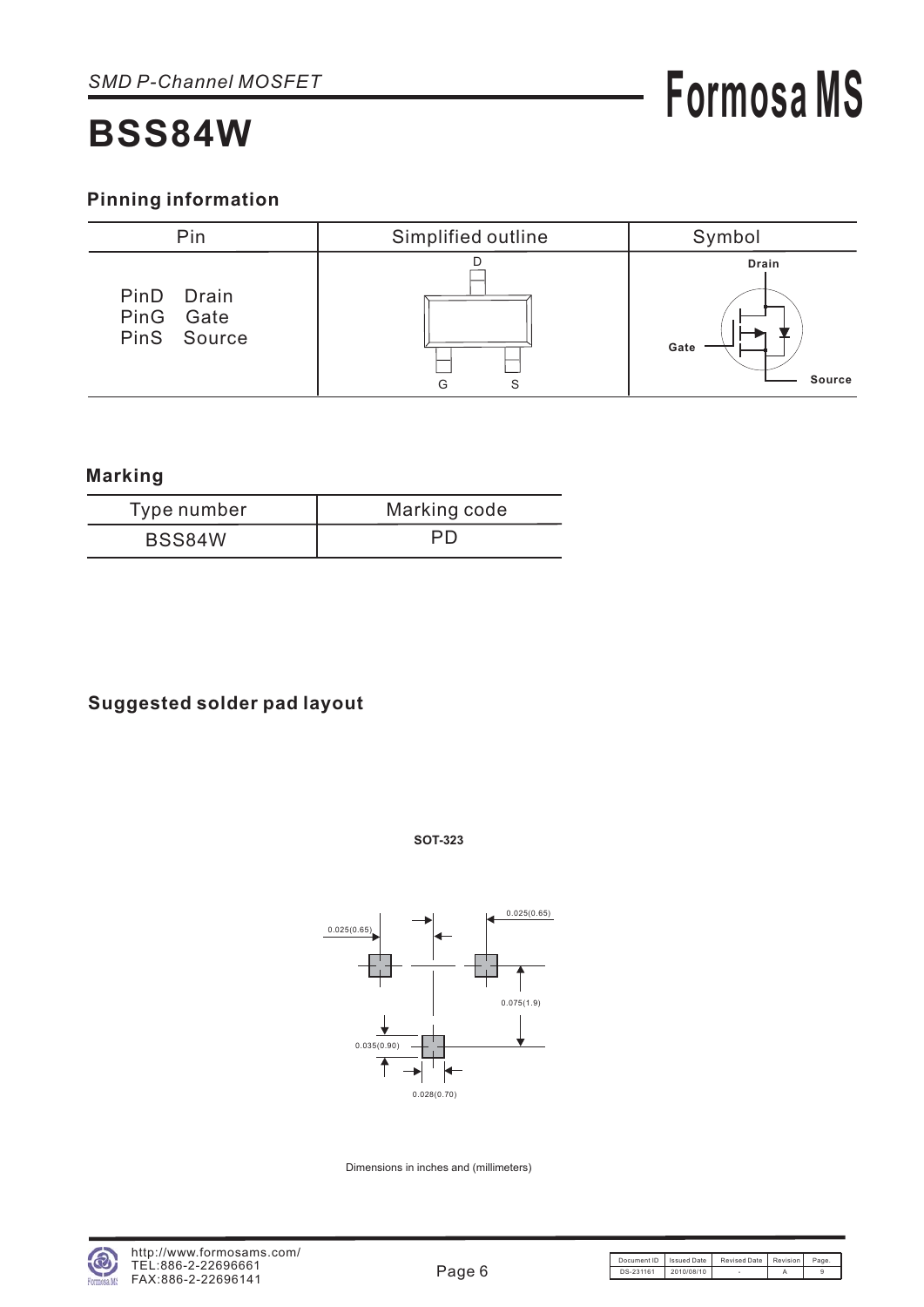# **Packing information**





W<sub>1</sub>

D

**Formosa MS**

|                           |                |           | unit:mm |
|---------------------------|----------------|-----------|---------|
| Item                      | Symbol         | Tolerance | SOT-323 |
| Carrier width             | A              | 0.1       | 2.36    |
| Carrier length            | B              | 0.1       | 2.40    |
| Carrier depth             | C              | 0.1       | 1.20    |
| Sprocket hole             | d              | 0.1       | 1.50    |
| 13" Reel outside diameter | D              | 2.0       |         |
| 13" Reel inner diameter   | D <sub>1</sub> | min       |         |
| 7" Reel outside diameter  | D              | 2.0       | 178.00  |
| 7" Reel inner diameter    | D <sub>1</sub> | min       | 62.00   |
| Feed hole diameter        | D <sub>2</sub> | 0.5       | 13.00   |
| Sprocket hole position    | E              | 0.1       | 1.75    |
| Punch hole position       | F              | 0.1       | 3.50    |
| Punch hole pitch          | P              | 0.1       | 4.00    |
| Sprocket hole pitch       | P <sub>0</sub> | 0.1       | 4.00    |
| <b>Embossment center</b>  | P <sub>1</sub> | 0.1       | 2.00    |
| Overall tape thickness    | т              | 0.1       | 0.23    |
| Tape width                | W              | 0.3       | 8.00    |
| Reel width                | W <sub>1</sub> | 1.0       | 11.40   |

Note:Devices are packed in accor dance with EIA standar RS-481-A and specifications listed above.

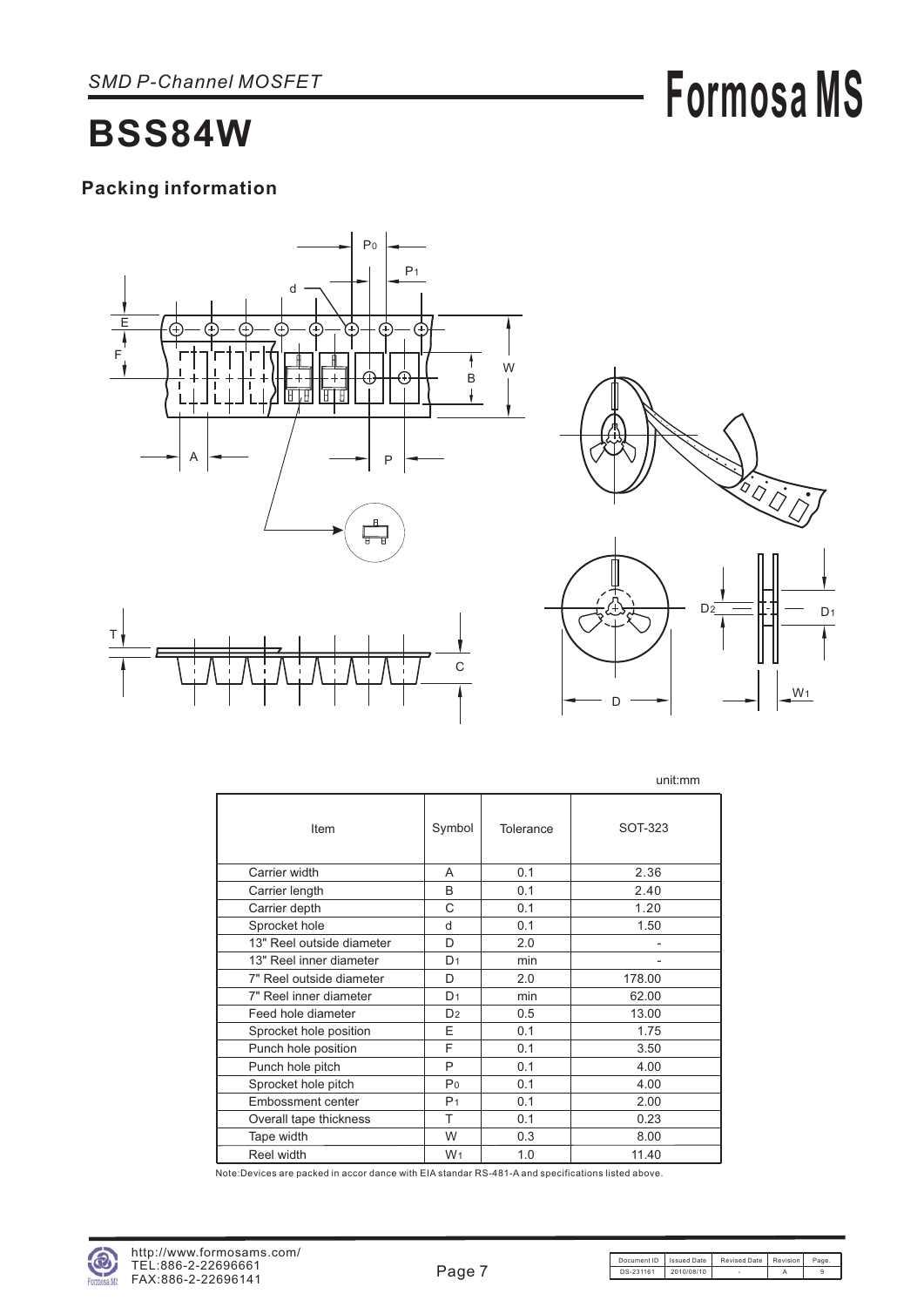# **Formosa MS**

## **Reel packing**

| PACKAGE | <b>REEL SIZE</b> | <b>REEL</b><br>(DCS) | COMPONENT<br><b>SPACING</b><br>(m/m) | BOX<br>pcs) | INNER<br><b>BOX</b><br>(m/m) | REEL<br>DIA.<br>(m/m) | CARTON<br>SIZE<br>(m/m) | <b>CARTON</b><br>(pcs) | APPROX.<br><b>GROSS WEIGHT</b><br>(kg) |
|---------|------------------|----------------------|--------------------------------------|-------------|------------------------------|-----------------------|-------------------------|------------------------|----------------------------------------|
| SOT-323 | 711              | 3.000                | 4.0                                  | 30.000      | 183*123*183                  | 178                   | 382*257*387             | 240.000                | 9.5                                    |

### **Suggested thermal profiles for soldering processes**

1.Storage environment: Temperature=5°C~40°C Humidity=55%±25%



3.Reflow soldering

| Profile Feature                                                                           | <b>Soldering Condition</b>                           |
|-------------------------------------------------------------------------------------------|------------------------------------------------------|
| Average ramp-up rate $(TL$ to $TP)$                                                       | $<$ 3 $°C/sec$                                       |
| Preheat<br>-Temperature Min(Tsmin)<br>-Temperature Max(Tsmax)<br>-Time(min to max) $(ts)$ | $150^{\circ}$ C<br>$200^{\circ}$ C<br>$60 - 120$ sec |
| Tsmax to $T_1$<br>-Ramp-upRate                                                            | $<3^{\circ}$ C/sec                                   |
| Time maintained above:<br>-Temperature $(T_L)$<br>-Time(t∟)                               | $217^{\circ}$ C<br>$60 - 260$ sec                    |
| Peak Temperature(T <sub>P</sub> )                                                         | $255^{\circ}$ C-0/+5 $^{\circ}$ C                    |
| Time within 5°C of actual Peak<br>Temperature(tP)                                         | $10 - 30$ sec                                        |
| Ramp-down Rate                                                                            | $<6^{\circ}$ C/sec                                   |
| Time 25°C to Peak Temperature                                                             | <6minutes                                            |
|                                                                                           |                                                      |